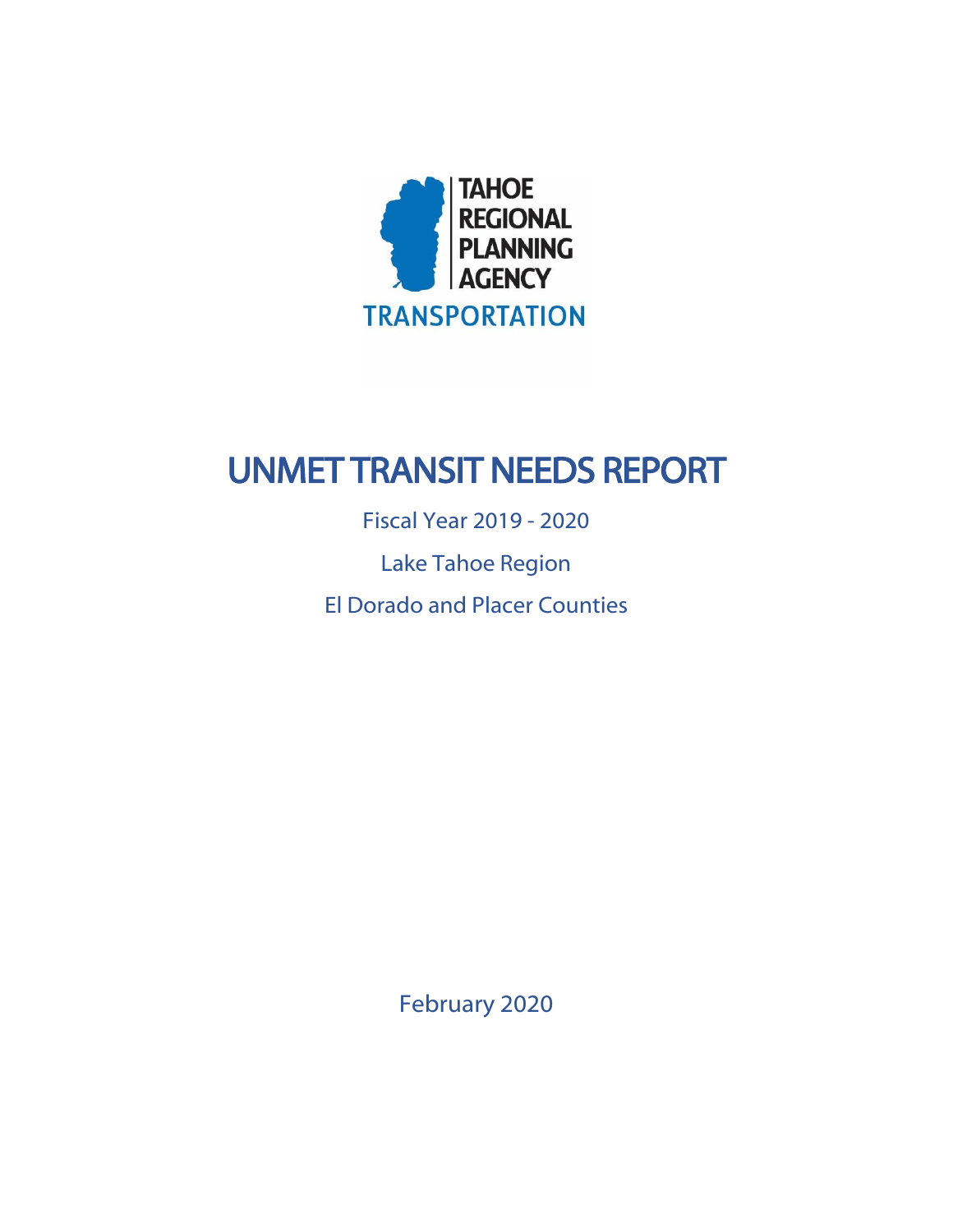# **Unmet Transit Needs Process**

Each year, pursuant to the California Transportation Development Act (TDA), the Tahoe Regional Planning Agency (TRPA), acting as the Regional Transportation Planning Agency (RTPA), performs the annual unmet transit needs process. The goal of the process is to identify any unmet transit needs and ensure those that are reasonable to meet, are met before TDA funds are expended for non-transit uses, such as streets and roads. Currently, all TDA Local Transportation Fund (LTF) apportionments available for public transportation are utilized for transit services only.

During the unmet transit needs process, TRPA must establish and consult with the Social Services Transportation Advisory Council (SSTAC), hold public workshops, and conduct a public hearing to assess the size and location of potentially transit dependent groups and analyze the adequacy of the existing transportation systems in providing services to transit dependent groups. TRPA is also required to adopt a definition for unmet transit needs and reasonable to meet. The TRPA Governing Board adopted the following definitions:

- **Unmet Transit Needs** Those public transportation improvements which have not been funded or implemented but have been identified through public input, the annual unmet transit needs hearing, and transit studies in the claimant's jurisdiction to be identified for implementation in the Regional Transportation Plan.
- **Reasonable to Meet** New, expanded, or revised transportation service to the public that offers equitable access, can be implemented within the first five-year phase of the Regional Transportation Plan, is technically feasible, would be accepted by the community, can be funded within the five-year time period, and is cost-effective.

Beginning in October 2019, TRPA, Tahoe Truckee Area Regional Transit (TART), and Tahoe Transportation District (TTD) staff held pop-up booths, attended community meetings, and distributed surveys to solicit feedback from the public. An online survey was released in October and remained open until December 2019. The survey, in English and Spanish, asked respondents to describe their typical travel patterns via transit and identify existing gaps in service. Respondents also had the option to provide any additional feedback in a comment box.

In addition to the survey, TRPA in partnership with TART, and the Truckee North Tahoe Transportation Management Association (TNT/TMA), organized a community meeting following the regular TNT/TMA board meeting on October 3, 2019. The meeting was advertised in advance and accessible via public transportation. On the South Shore, TRPA hosted a pop-up booth with TTD at the Lake Tahoe Community College mobility hub on October 28th. Residents and visitors were encouraged to fill out a survey or discuss issues and leave comments at both events. Residents who were unable to attend the meetings were still encouraged to relay feedback to TRPA staff via email and phone through flyers, e-newsletters, and social media advertisements.

Between October and December, 41 people filled out the survey online and 11 people filled out hardcopy surveys or left comments at the two events, totaling 52 comments. All comments are listed in Appendix A and operator responses are summarized in Appendix B.

On October 1<sup>st</sup>, TRPA held a meeting of the Resort Triangle Transportation Focus Group, which serves as the SSTAC for the North Tahoe area. The North Tahoe SSTAC was formed following the 2017 Unmet Transit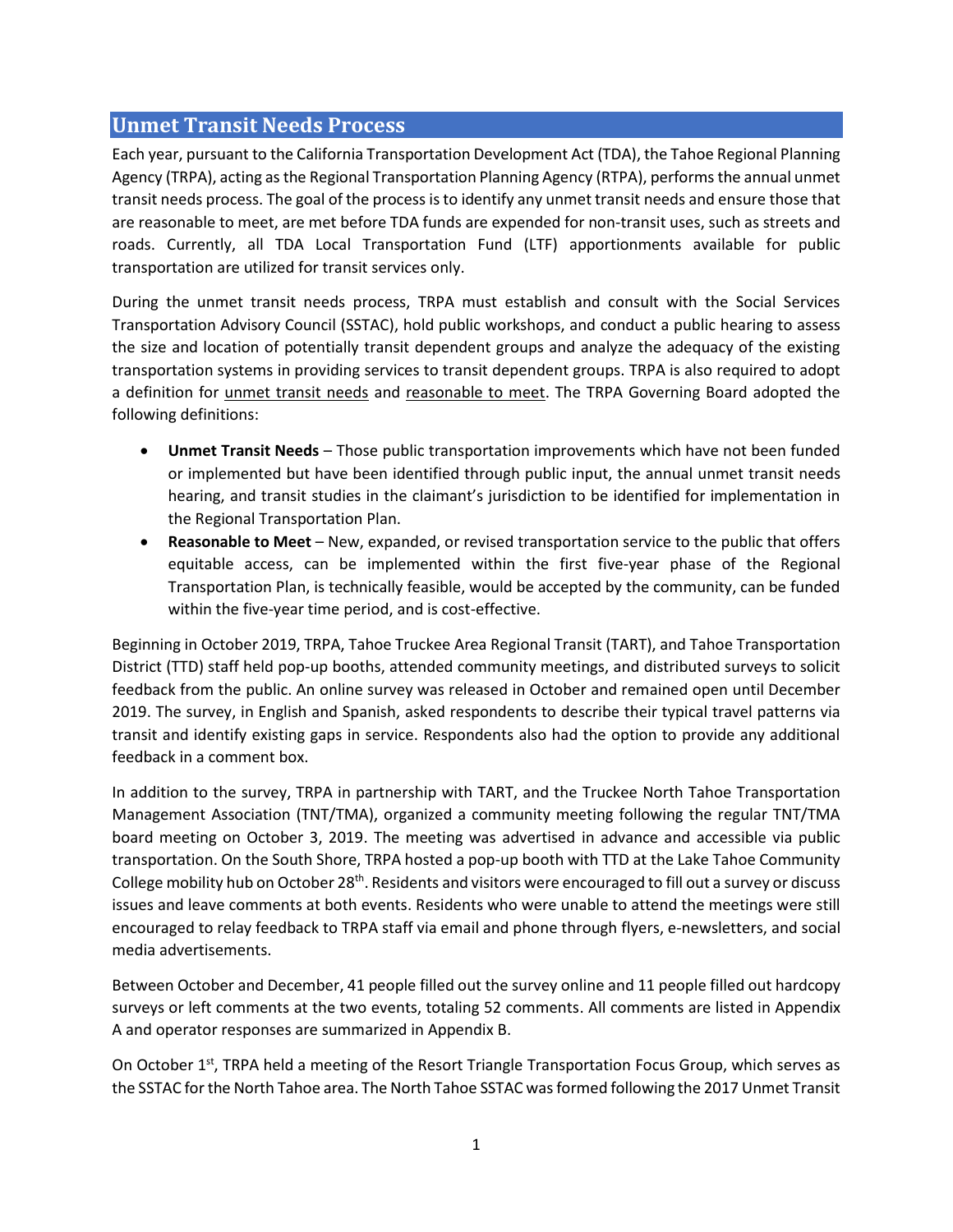Needs report, meeting quarterly before regular meetings of the Community Collaborative of Tahoe Truckee (CCTT). The Resort Triangle Transportation Focus Group provided feedback for the unmet transit needs process. Comments are incorporated into the comment summary in Appendix B.

In December and January, TRPA, TTD, and TART analyzed all individual and group comments to determine if they meet the definition of an unmet transit need and whether any of those needs are reasonable to meet. The comments are categorized into one of the following findings as defined by the California TDA program:

- 1. There are no unmet transit needs.
- 2. There are unmet transit needs that are not reasonable to meet.
- 3. There are unmet transit needs that are reasonable to meet.

Should any unmet transit needs be identified as reasonable to meet, state law requires the jurisdiction to satisfy those needs before any TDA funds may be expended for non-transit purposes. Making a formal finding regarding unmet transit needs is only required if there is a request to program the TDA funds for non-transit purposes. Because all TDA LTF apportionments are utilized for public transit services only, TRPA is not required to complete the full unmet transit needs analysis or adopt unmet transit needs findings as outlined in the TDA Statutes and California Codes of Regulations (CCR) section 99401.5 and 99401.6. However, TRPA continues the process of identifying unmet transit needs and collecting public comments for discussions with the transit operators. Transit operators may use this information to determine potential gaps in the system and re-allocate resources as needed to fill those gaps.

# **Unmet Transit Needs Findings**

Transit operators reviewed and responded to all comments received during public outreach. Responses and the ability of the operators to address transit needs are based on widespread community need, shortterm feasibility, and funding restraints. Because all TDA funding is already used towards transit operations, most needs are unreasonable to meet without additional funding. If more funding becomes available in the future, operators can refer to the record of unmet transit needs to help determine service priorities. The following is the list of top needs identified by individuals and community groups:

## **Service Expansion and Operational Improvements**

## • **NEED REGULAR AND AFFORDABLE TRANSPORTATION TO RENO AND SACRAMENTO**

ANALYSIS: Service from South Lake Tahoe and Truckee to Sacramento is currently provided daily via Amtrak Thruway bus service. Greyhound also provides service from Truckee to Sacramento. Service from South Lake Tahoe to Reno is provided daily via Route 19x to connect with Washoe Regional Transportation Commission in Carson City. The South Tahoe Airporter also provides daily service from South Lake Tahoe to the Reno-Tahoe Airport. North Lake Tahoe residents can access the Reno airport through the North Lake Tahoe Express airport shuttle. More direct and regular connections are being explored through the 2020 Regional Transportation Plan. This is not an unmet transit need.

## • **PROVIDE PUBLIC TRANSPORTATION OPTIONS BETWEEN NORTH SHORE AND SOUTH SHORE**

ANALYSIS: Several individuals requested a public transportation option between North Tahoe and South Tahoe as none currently exist. TTD's summer-only service from South Tahoe to Emerald Bay and Tahoe City was recently discontinued due to funding restraints. Similarly, transit service between North Tahoe and South Tahoe is not listed in the 2016 TART Systems Plan and is not feasible at this